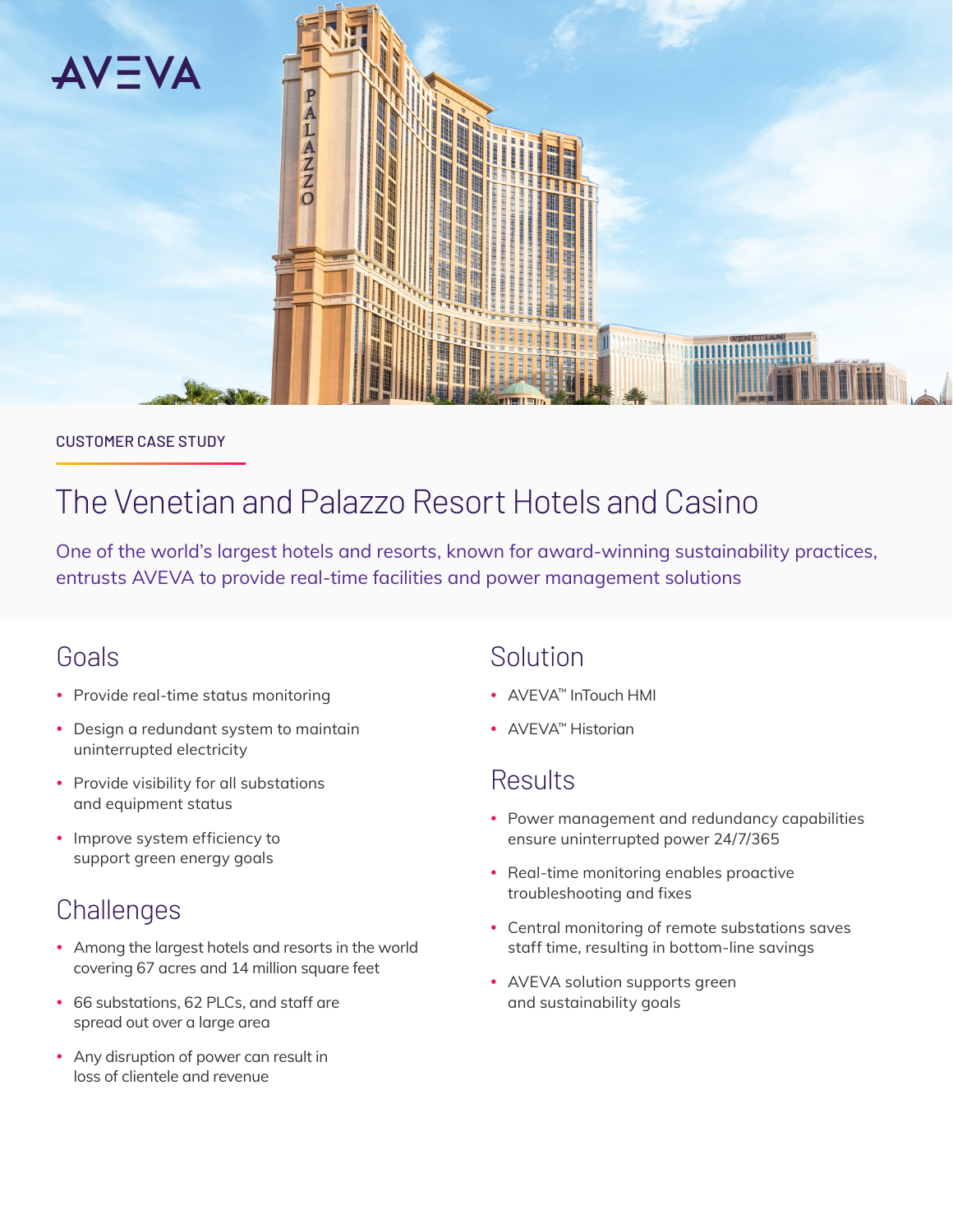### **One of the largest green buildings in the world uses AVEVA software**

The **Palazzo** is one of the largest green buildings in existence, over four times bigger than the secondlargest recipient of the designation.

**Las Vegas, Nevada** – When visitors come to Las Vegas, they may expect a few surprises in the casinos or enjoy an unexpected moment of amazement during a show. But they definitely do not imagine that their lavish vacation will be disrupted in any way – especially by interruptions in electrical power. Behind the scenes, complicated systems and dedicated teams work tirelessly to ensure that everyone has a fabulous experience.

So it comes as no surprise that the complex has one of the most innovative redundant power and facility management systems ever developed in the industry. Part of the resort, The Palazzo Las Vegas, has been awarded a Silver LEED® Certificate (Leadership in Energy and Environmental Design) by the U. S. Green Building Council.

### **A team focus on growth**

Managing the growth of The Venetian has been a major task. Since its beginning in 1999, the other properties have been built or incorporated at a very fast pace. Distributor AVEVA West and systems integrator Electrical Systems Consultants (ESC) collaborated with The Venetian's experts to create a facilities and power management software solution to provide real-time status monitoring, as well as support for the other critical needs of the resort.

### **Redundancy enhances guest experiences and protects revenue**

The advanced redundant power system is fed with 138,000 volts of electricity that come directly into the complex from NV Energy, the region's power supplier. The power is broken down through two transformers and distributed to the 66 substations that serve the vast property.

### **In Las Vegas, normal takes on a whole new meaning**

This applies to The Venetian's power capabilities as well. The resort requires a predictable supply of power to fulfill its promise of a world-class guest experience and maintain its green credentials.

"In Las Vegas, things operate at warp speed, and The Venetian is no exception. They added one tower after another, so we've had to respond very quickly with expansions to the system. AVEVA has allowed us to do that cost-effectively and quickly."

**- Kevin Hartig** President of ESC

For instance, the initial system was based on AVEVA InTouch HMI, which provides an easy-to-use, intuitive view of the resort. Then ESC assisted with the addition of the AVEVA Historian to expand real-time and historical data collection, as well as reporting capabilities. Future plans have been mapped to other AVEVA components that can be smoothly integrated when the time is right.

"When we added The Venezia, the main reporting of AVEVA saved us. We actually took the reports to see where we could add power to the other buildings and to see the usage. Then when we built The Palazzo, we used it to see how much more power we could use and where we can save it."

#### **Jerry Jaggers**

**-**

Senior Project Manager, The Venetian Hotel Resort Casinos